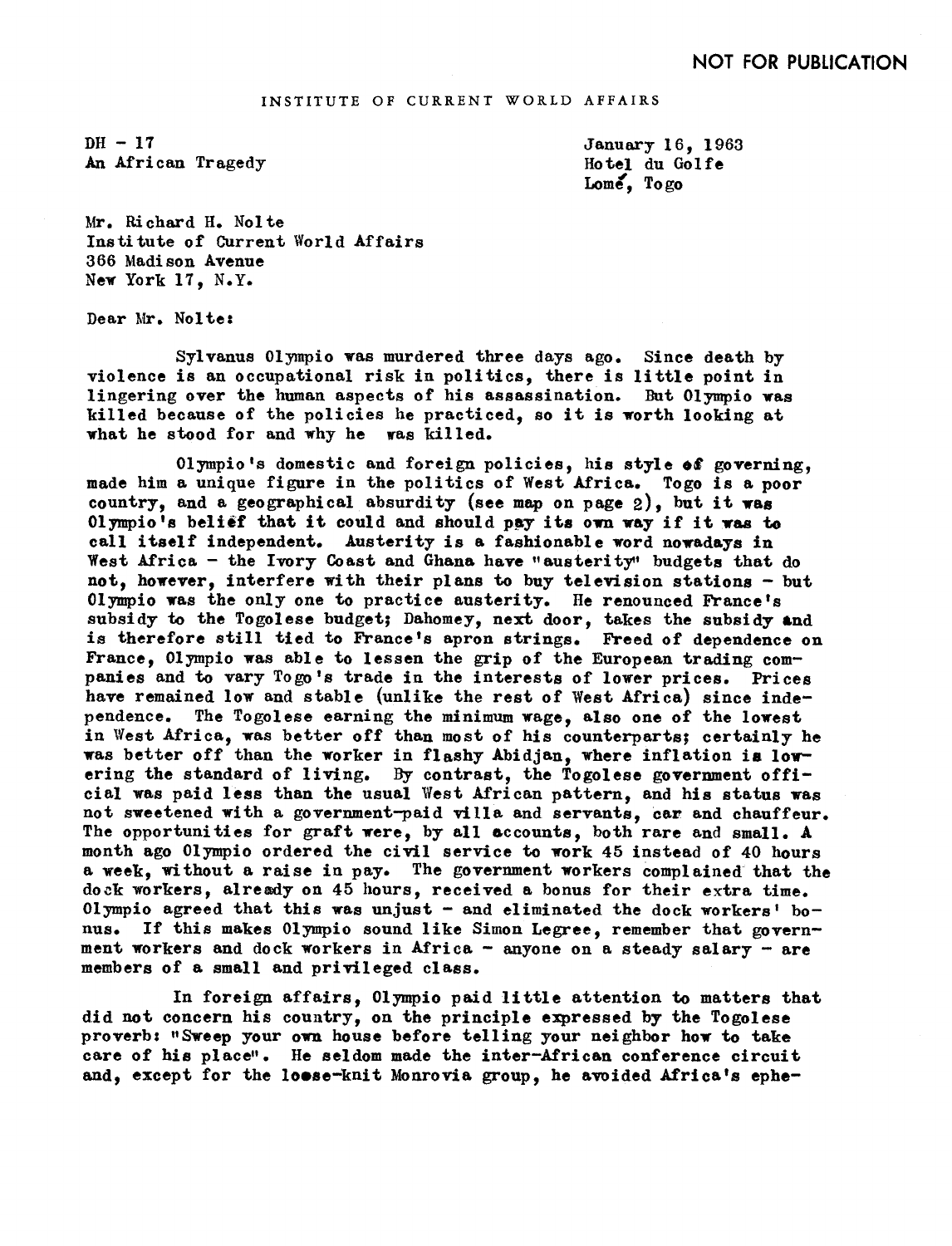$DH - 17$  - 2 -

meral alliances. He did not advise the world powers. Lome's only newspaper, Togo Presse, followed this rule: Togo first, Africa second. then the rest of the world. Under 01ympio, Togo only opened three modest embassies. (Senegal has announced plans to open embassies in Latin America, Mali maintains an ambassador in North Korea.) He took foreign aid, but only for real development projects; he spread out his sources of foreign aid, in order not to be too dependent on any one source, and he did not plunge his country into debts it could'not hope to repay.

Realism was the keynote of Sylvanus Dlympio. He acted as if his country was poor, which it is, and not as if it would be rich if only the imperialists would go away- a view that is often implicit in African political talk - or as if it were primarily up to foreigners to see to Togo's development. He did not talk about "mobilizing the masses". but he put the elite to work. He did not proclaim "socialism", but under Olympio the gap between the rulers and ruled was less than it is elsewhere in West Africa. The city of Lome is little marred by the fancy palaces that one sees in other West African capitals, palaces that are at best a waste of money, at worst a self-deluding mirage of progress. 01ympio and his ministers lived and worked in modest surroundings. "We put up with it (austerity) because the ministers don't steal. We're all in it together," Adolphe Akakpo-Vizah, editor of Togo Presse, said last week. Olympio's realism is illustrated by his handling of relations with Ghana. Each country has a legitimate grievance, though, since it is Nkrumah who laid claim to Togo, not 01ympio who claimed Ghana, I suppose Ghana would have to be called the aggressor. Togo hs sheltered Ghanaian refugees who have doubtless been involved in the attempts to kill Nkrumah, and the Togolese who tried to. kill 01ympio a year ago were based at Ho in eastern Ghana. Togo is by far the weaker country, but it is Ghana that is obsessive about plots in Togo; Togo pays comparatively little attention to Ghana.

Niger Upper Voita Nigeria *I* vory Ghana COAST an arrogance which  $\sqrt{2}$  OLYMPIO AND TOGO

01ympio's regime had its faults: it made little effort toward

rural development,<br>and the north of To go was under-represented in politics and economically  $un$ derprivileged. But these faults did not cause Olympio's death. He died because he failed to take care of a small group of Togolese. This failure in turn seems to have been due to a flaw in his personality,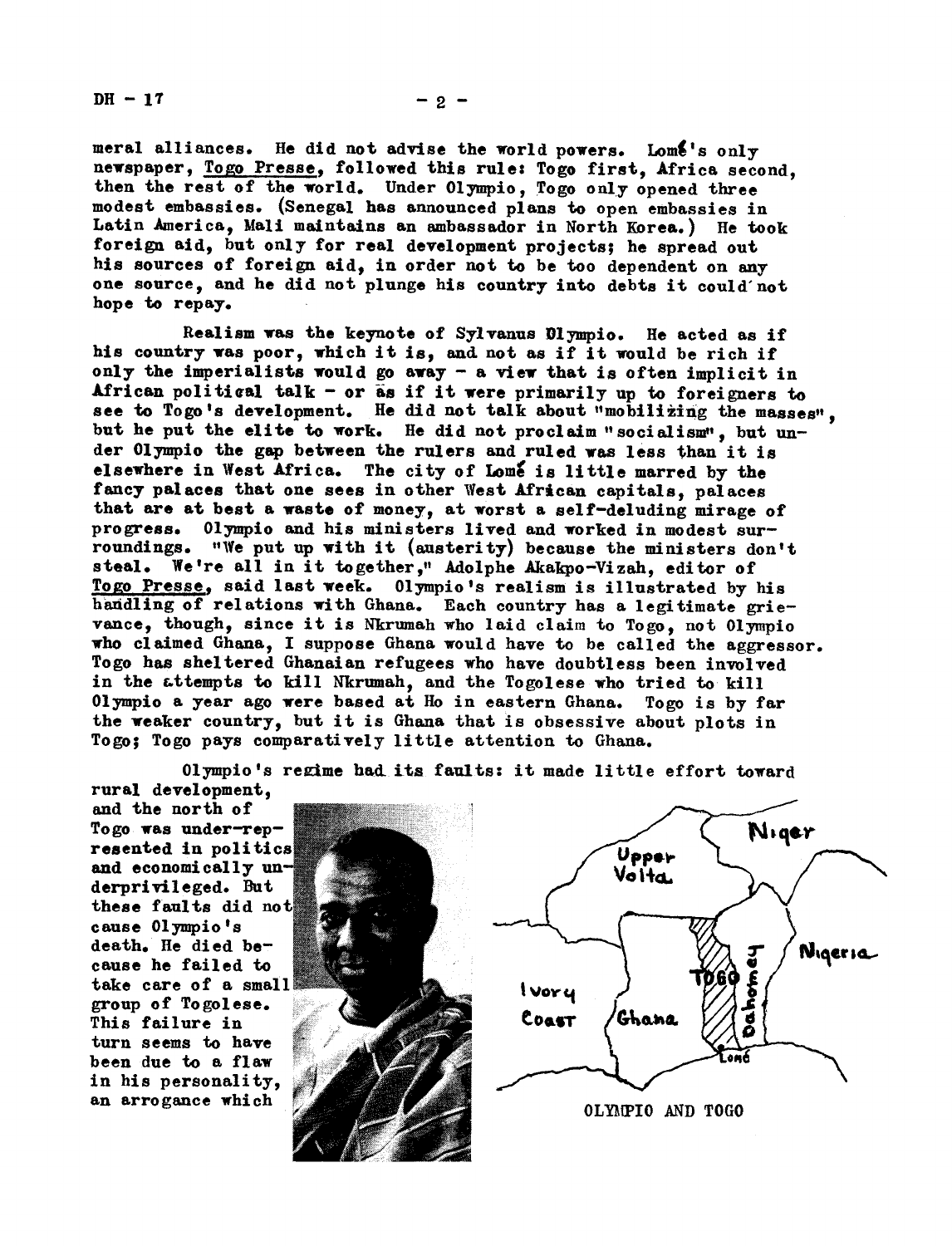$DH - 17$  - 3 -

(aided by the classical air of his face and name) gives a tragic cast to Olympic's end.

Togo has, in its population of one and one-half millions,<br>five to six hundred veterans of the French army. These are men who signed up, for the pay, to fight in France's colonial wars, from Indo-China to Madagascar to Algeria. They came from a peaceful society, but in those years - and especially in Algeria - they learned the rewards of violence. When the wars were over, France paid them off and they came back to Togo. They did not find much at home. Togo off and they came back to Togo. They did not find much at home. has plenty of unemployed, and since independence other African countries have driven out the Togolese to make jobs for their own nationals. Some found low-ranking jobs in the Togolese armed forces, others remained unemployed. Olympio did not coddle the military; not long ago he slashed the military budget for 1963. The French Embassy recommended one of the ex-soldiers, Emmanuel Bodjoll& (14 years' service) to Olympio for a job. 01ympio turned him down. About a year ago the Army staged a semi-mutiny. Over the past year, the veterans repeatedly demanded jobs from 01ympio. Olympio turned them down, always on the grounds that there was no money and that Togolese who fought for French pay (while Olympio himself was fighting, in the political arena, against France) had no greater claim on Togo than other unemployed Togolese. Last week the veterans' discontent came to a head. On Wednesday, Olympio dismissed a military delegation. Chef d'Escadron Maitrier, the French commander of the Gendarmerie, advised the soldiers to put their requests in the form of a written petition. Theophtle Mally, the Minister of the Interior, warned Olympio that the military were likely to make trouble.

On Saturday, a group of Togolese officers, most of them non-veterans, took the petition to Olympio on behalf of the veterans. Once again he turned them down. For good measure  $-$  and here was Olympio's fatal flaw - he called the veterans "mercenaries". (Later the veterans were to express great indignation about this remark. Mercenaries is of course exactly what they were: all the more reason for Olympio not to say it.) Late Saturday afternoon, at a cocktail party celebrating the opening of the French Cultural Center, the Frenchman Maitrier was heard to say: "I told the President it was dangerous to cut the military budget with the soldiers as discontented as they are..."

From now on, the story is by no means certain: the version given here is mde up of what seem to be the likelier elements of many conflicting accounts, plus some personal observation.

The officers went back to the military camp, about two miles inland from the center of Lome, and reported their failure to the veterans. The veterans decided to act, in the way they had learned during their military service. (In retrospect, it seems almost impbssible that they did not have help outside their own ranks: but there is no evidence as yet of such help. And the coup seems too well organized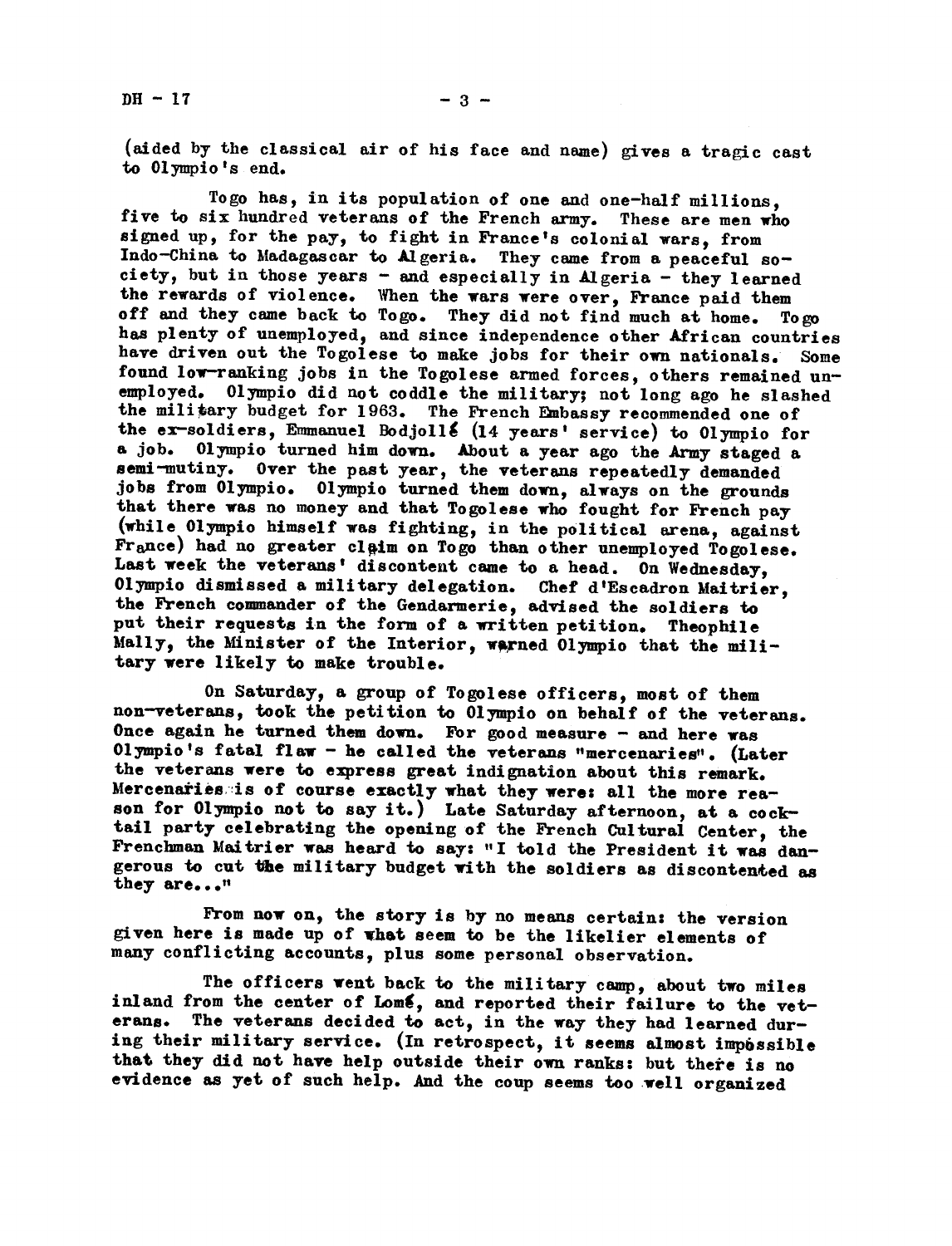to have been planned at the last minute.) The veterans, led by Emmanuel Bodjolle, sent a "commando" to Olympio's residence. It was then between midnight and one o'clock Sunday morning. This was the s cene:

The Olympio home, a two-story house, faces on the coast road a half-dozen blocks east of the business district of Lome. It is a residential area, and quiet  $-$  usually  $-$  by that time of night. Across the road is a line of coconut palms, then the beach where the fishermen keep their big dugout canoes, then the ocean. The 01ympio home is in a block that also includes the American Embassy. The 01ympio yard is separated from the Embassy yard by a wall that is only about two feet high. The entrance to the 01ympio home is on the side street nearer to town. The house is perhaps twenty feet from the street, and the wall on the street is no more than three feet high. One block toward town - separated, that is, from Olympio's by a block that includes a two-story house - is the annex of the Hotel du Golfe, which is where we are staying. We got home that night about 12:30 A.M.

The shooting started an hour later, at about 1:30 A.M. It continued, intermittently, till dawn came at  $6$  A.M. Somewhere around 2.'30 A.M. we heard two short bursts of machinegun fire. Because of the intervening house, we could not see the 01ympio home, and it was too dark to see what was happening on the street, except in front of the annex and for a block or two toward town. Cars passed occasionally. One was a military truck; a jeep heading toward the residence was fired on. The only telephone in the annex was in a locked room; the watchman told us that the soldiers were chasing a would-be assassin down the beach. After a long silence, we heard a final burst of shots at dawa and shortly after a soundtruck went by telling people to stay indoors. Just after dawn, the people from the American Embassy - alerted during the night by the French Ambassador  $-$  found 01 ympio's body in the Embassy garden. He was dressed in shorts and a teeshirt. He had been shot, two or three times in the abdomen and groin, and there were bloodstains where he had tried to climb the wall.

When people went out on Sunday morning, they found Lomé quiet and firmly in the hands of the veterans. Dressed in odds and ends of leftover uniforms, carrying arms they had been given during the night, they slouched in front of public buildings or drove around town in jeeps. The Togolese ran at times when the soldiers appeared, but by and large the veterans behaved well: there was no more shooting, and we heard no reports of looting.

Foreigners gathered to exchange what news and rumors were available. Five ministers were under arrest. They had come to the 01ympio residence during the night in response to telephone calls announcing a special cabinet meeting. Three other ministers, including the Minister of the Interior, Theophile Mally, were in hiding. A single minister, Dr. Gerson Kpotsra of Public Health, was neither arrested nor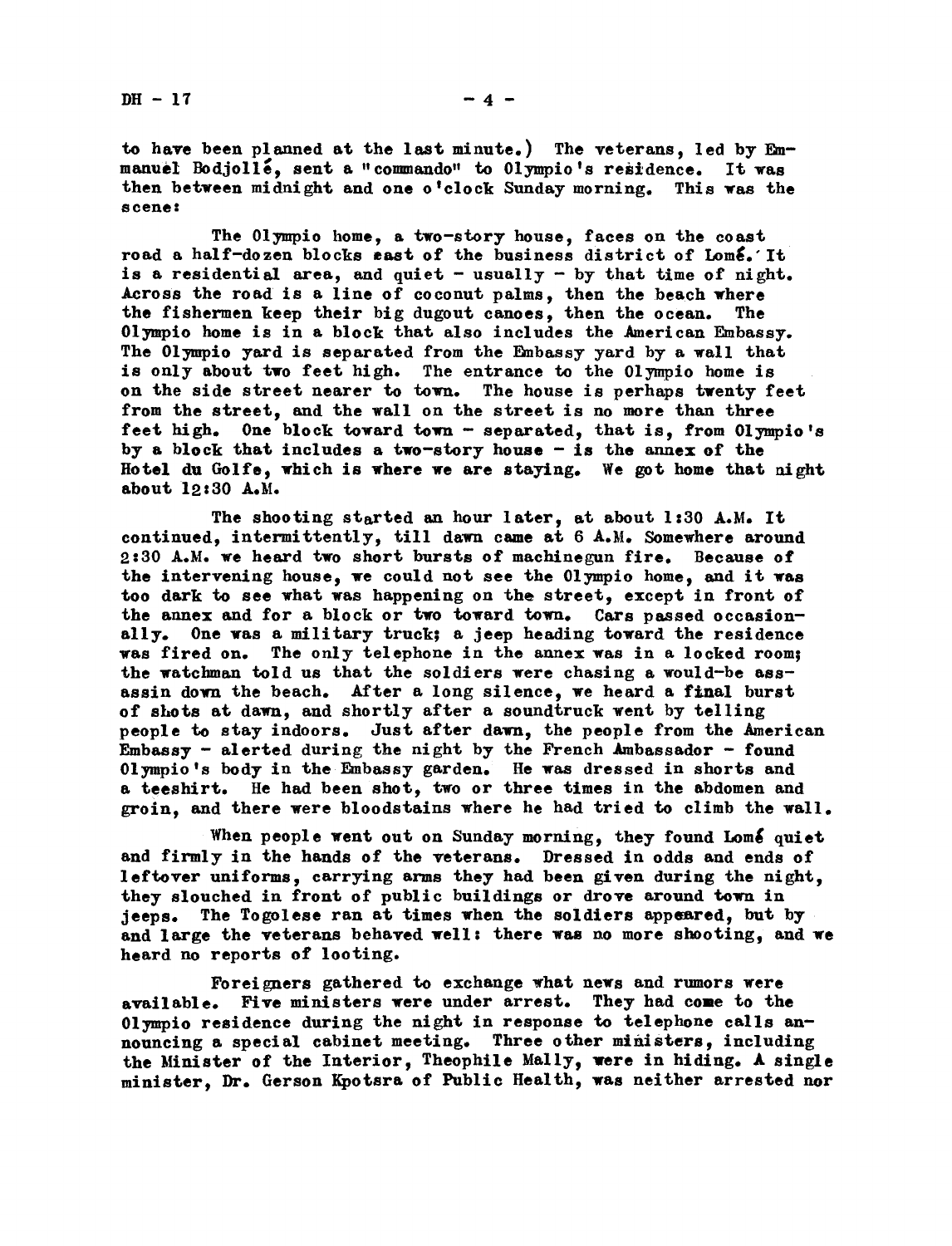in hiding; his role, if any, is still unknown. Radio Lome remained silent throughout the morning.

Speculation centered on the tiny country's two neighbors. Ghana is only a mile to the west of Lom $\mathbf{\xi}$ , and Dahomey - where there are French troops  $-$  is 35 miles to the east. Everyone watched the two roads. If, as then seemed likely, the assassination had been mounted from Ghana, the Togolese refugees there would be coming back to take over. (From a balcony on the Ghana road, a diplomat pointed out a returning refugee walking down the road; his suitcase was on a cart pushed by a laborer. We met the "refugee" the next day. He was an American Negro, a teacher in the Peace Corps, trying to make his way back to his job in Nigeria.) From the other border, there were rumors that Dahomey - presumably with the tacit approval of France - was sending troops to prevent a Ghanaian takeover. At  $12:15$ , Radio Lomé broke its silence. A Togolese teacher - just freed from jail, where he had been interned as an opponent of 01ympio - announced that the "President" of the movement that staged the coup was Antoine Meatchi, the leader of the Togolese exiles in Ghana. Soon after that the Dahomey radio broadcast a report that the Dahomeyan government was taking "measures to protect the people of the sister republic". This sounded like intervention, but the Dahomeyan troops stopped at the border. (Called off by de Gaulle, unwilling to get involved in another messy African adventure? )

Instead of troops, both Dahomey and Ghana sent emissaries to explore the vacuum left by Olympio's death. Heavily guarded cars shuttled back and forth on the road to Ghana; a black Mercedes with Dahomeyan plates appeared at the Hotel du Benin, where there was much activity. - the veterans took over the third floor - and then went out to the military camp. It soon became evident that the assassins did not know what they wanted to do next, but that they were not inclined to turn over the power they had won to either of the neighboring countries. Though Meatchi himself came over from Ghana that afternoon. the broadcast announcing his "presidency" was never repeated. Instead. Radio Lome broadcast a neutral report simply stating that the Dahomeyan emissaries were in town and advising everyone to keep calm.

That evening the assassins finally appeared on the radio in the person of Emmanuel Bodjoll<sup>2</sup>, who said he was head of a nine-member "Military Insurrectional Committee". In heavily military tones, Bodjoll  $\epsilon$  said 01ympio had been killed "for resisting the will of the committee" and ordered the Togolese people to "submit to my orders  $-$  any disobedience will be punished with the greatest severity'. He listed miscellaneous complaints against he 01ympio regime: unemployment, no pay raises "in either the public or private sector", not enough participation in African conferences, and - peculiarly - "Togolese ambassadors did not even get precise instructions from the government". The radio also ordered a curfew from 8 P.I. to 6 A.I. and the closing of stores the following day.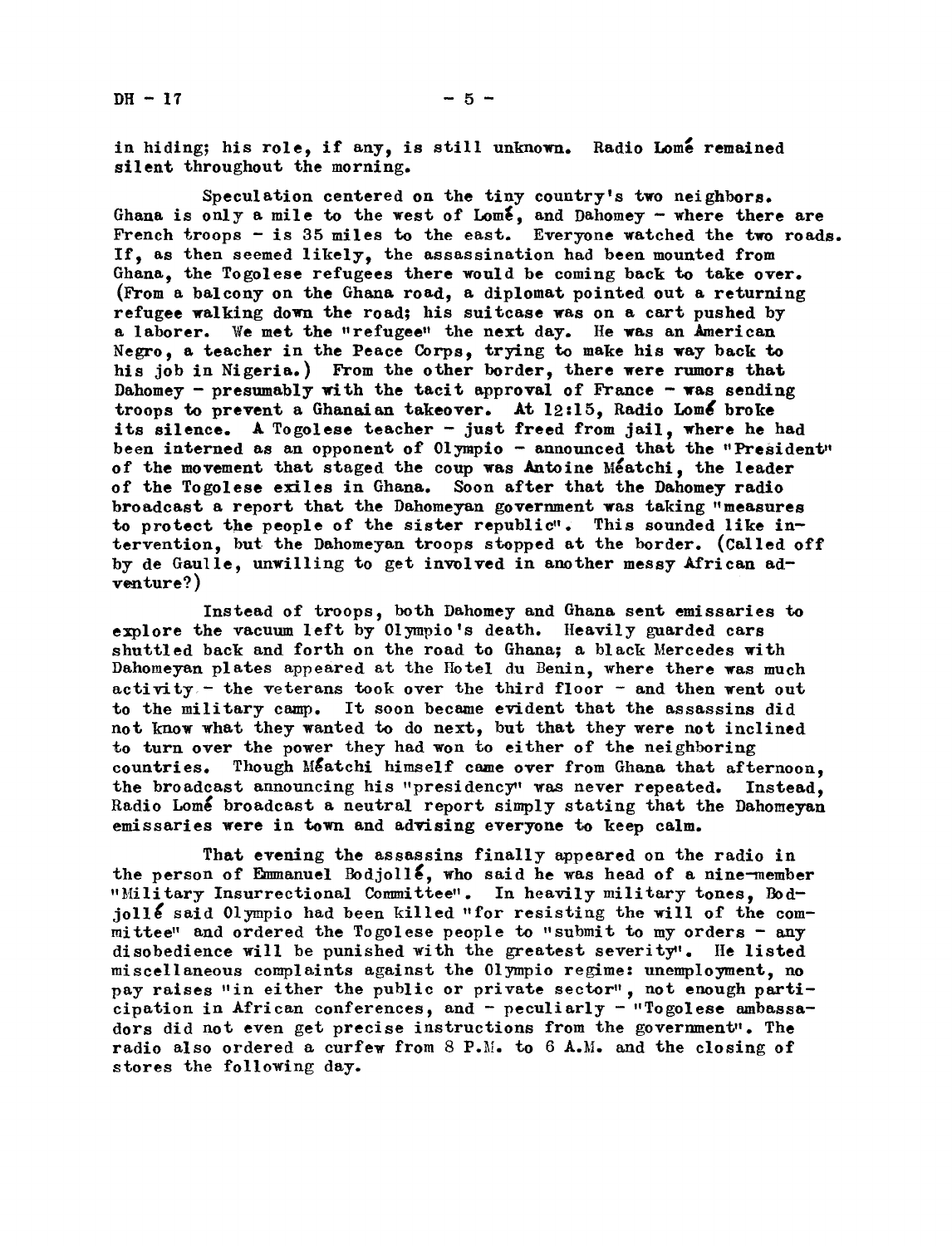DH- 17

Honday morning brought little news. Over the radio, the military announced that they had "no political ideology" and made the usual promise of installing a civilian government that would hold the usual  $n$  free elections". Bodjolls, a bit too much of a sergeant, was replaced as military spokesman by Lieutenant Kofi Kongo, an attractive softspoken graduate of St. Cyr who is 24 years old. The bargaining went on, and by the afternoon it became clear that the Dahomeyans were winning out. The Dahomeyans' Mercedes was seen around town, but the representative of Nkrumah's Office of African Affairs, which handles Ghana's political interventions and training of refugees, had apparently gone home. Foreign journalists began to trickle in. At the suggestion of the French Ambassador, Western embassies flew their flags at half-mast. Asked why the French officers did not act to save  $01y$ mpio during the long hours before he was killed, the French Ambassador said the officers could not make their troops obey and that Maitrier, the senior officer, was held at gunpoint by his gendarmes.

At 4P.M. Monday, the radio announced that the military had asked Nicholas Grunitzky - the Dahomeyan candidate - to form a "provisional government". Grunitzky, who happens to be Olympio's brotherin-law was France's puppet Prime Minister before independence. He was defeated by 01ympio in U.N.-supervised elections in 1958, and was again defeated in the 1961 elections. His name, incidentally, comes from his German-Polish father (Germany ruled Togo before World War I); his mother was African. Grunitzky put together a government in which most of the ministries were held by himself and Méatchi. Grunitzky was probably chosen in part because of his credit rating in Paris the new government will have to find money fast to take care of the veterans<sup>7</sup> demands. When Grunitzky returned from Dahomey, where he had been living in voluntary exile, he made the impression of an amiable nonentity. Among his first remarks were the politician's eternal complaint: "There are very few jobs and many candidates".

On Tuesday morning Sylvanus Olympio's body was buried in the village of Agoe, in Dahomey, where he was born. The body had been kept in the American Embassy for a few hours on Sunday, then turned over to the family later in the day. He was buried in a Togolese flag with an honor guard of Dahomeyan soldiers.

On Tuesday afternoon the soldiers staged a press conference for the foreign journalists. Its main purpose was to put forth their claim that  $01$ ympio's killing was accidental. "We are not assassins," Lieutenant Kongo said again and again. (It is interesting that this claim was not made for domestic consumption, but for the foreign press.) Kongo gave this version of the killing: Olympio started shooting at the soldiers who had simply come to arrest him; he fled into the garden, was captured, disarmed and told to dress; he went upstairs, dressed, and, again armed (how?), fled toward the Embassy and was shot to prevent his escape. In part, Kongo was clearly lying. Olympio was not dressed, the body was found in shorts and teeshirt. No arm was found near the body,